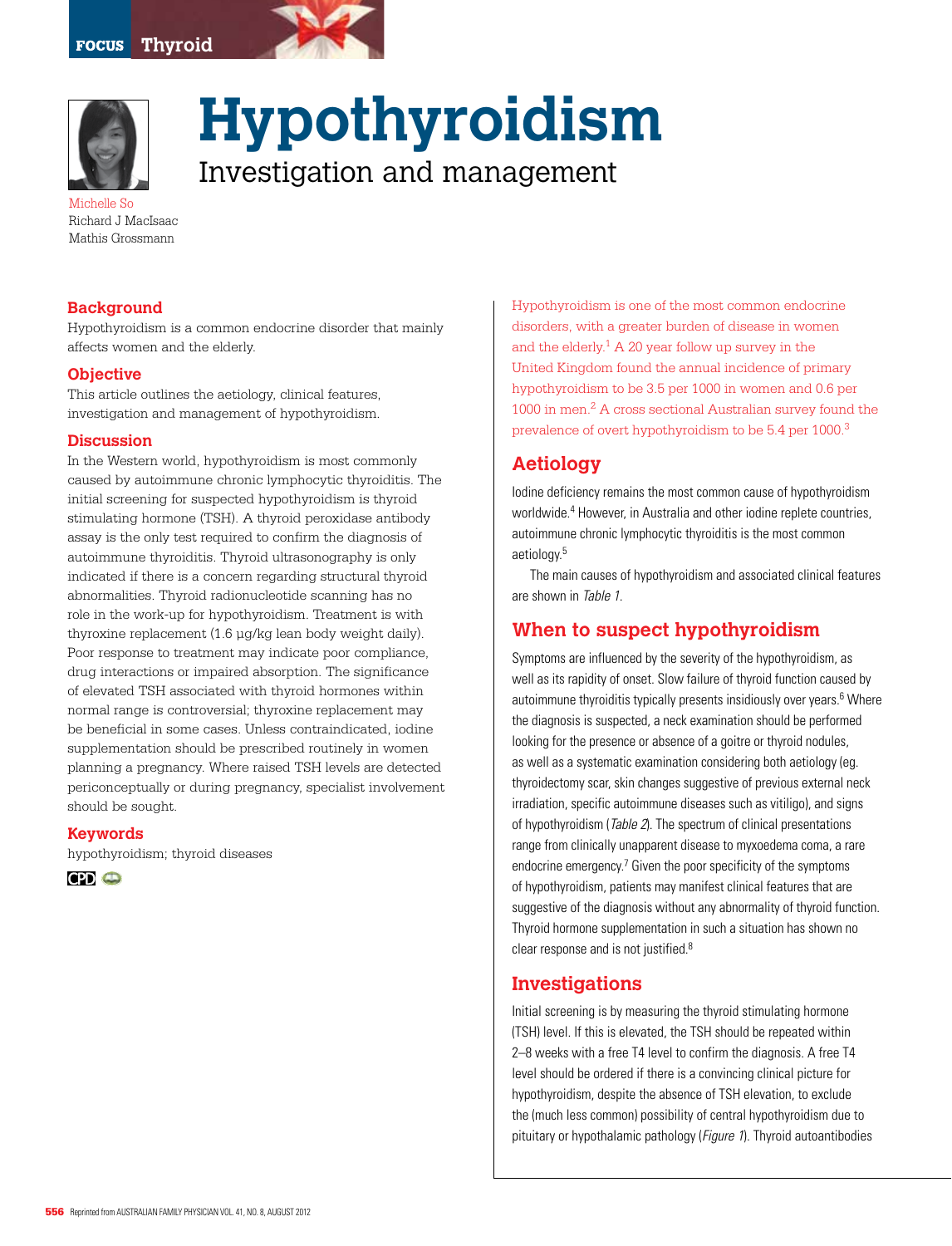

| Table 1. Causes of hypothyroidism and associated clinical features                                                                                                              |                                                                                                                                                                              |  |  |  |
|---------------------------------------------------------------------------------------------------------------------------------------------------------------------------------|------------------------------------------------------------------------------------------------------------------------------------------------------------------------------|--|--|--|
| Cause                                                                                                                                                                           | Clinical features to elicit                                                                                                                                                  |  |  |  |
| Autoimmune lymphocytic thyroiditis<br>• Hashimoto thyroiditis<br>• Atrophic thyroiditis                                                                                         | Personal or family history of autoimmune conditions.<br>Evidence of specific autoimmune diseases such as vitiligo<br>on examination                                          |  |  |  |
| Postablative therapy or surgery<br>• Radioiodine therapy<br>• Thyroidectomy                                                                                                     | History of previous radioiodine therapy or thyroid surgery<br>Evidence of a surgical scar or skin changes suggestive of<br>previous external neck irradiation on examination |  |  |  |
| <b>Transient</b><br>• Subacute thyroiditis<br>• Silent thyroiditis<br>• Postpartum thyroiditis<br>• Early postablative therapy                                                  | Preceding history of viral infection, pregnancy or radioiodine<br>ablation<br>Evidence of an enlarged tender thyroid on examination<br>(subacute thyroiditis)                |  |  |  |
| Iodine associated<br>• Iodine deficiency<br>• Iodine induced                                                                                                                    | Dietary intake history                                                                                                                                                       |  |  |  |
| Drug induced<br>$\bullet$ Carbimazole<br>• Propylthiouracil<br>• Iodine<br>• Amiodarone<br>$\bullet$ Lithium<br>• Interferons<br>• Thalidomide<br>• Sunitinib<br>• Rifampicin   | Medication history                                                                                                                                                           |  |  |  |
| Infiltrative<br>• Riedel thyroiditis (fibrous thyroiditis)<br>· Scleroderma<br>• Amyloid disease<br>• Haemochromatosis<br>• Infection (eg. tuberculosis)                        | Personal history or other systemic features of an infiltrative<br>disorder                                                                                                   |  |  |  |
| Neonatal/congenital<br>• Thyroid agenesis/ectopia<br>• Genetic disorders affecting thyroid hormone synthesis<br>Transplacental passage of TSH receptor blocking<br>antibody     | Family history of thyroid disease/hypothyroidism<br>Maternal medication use during pregnancy                                                                                 |  |  |  |
| Rare<br>• Secondary (pituitary or hypothalamic disease)<br>• Thyroid hormone resistance syndrome<br>• Anomalous laboratory TSH results (eg. caused by<br>heterophil antibodies) | Other clinical features of pituitary deficiency                                                                                                                              |  |  |  |

(antithyroid peroxidase and antithyroglobulin antibodies) are positive in 95% of patients with autoimmune thyroiditis. The thyroid peroxidase (TPO) antibody assay is sufficiently sensitive and specific to make this the only test now needed to confirm a diagnosis of autoimmune thyroiditis.<sup>5</sup> Antithyroglobulin antibodies are nonspecific and the use of this test is now confined to thyroid cancer follow up. Thyroid peroxidase antibody positivity is seen in 10–15% of the general population2,3,9 and is not an indication for treatment where there is no biochemical abnormality of thyroid function. Annual thyroid function

testing is recommended in euthyroid patients who have positive antithyroid antibodies, as progression to hypothyroidism is more common in this patient group.2

A diagnosis of hypothyroidism in itself is not an indication for thyroid imaging. Thyroid ultrasonography is only indicated to evaluate suspicious structural thyroid abnormalities (ie. palpable thyroid nodules). While thyroid radionucleotide scanning may be useful in elucidating the aetiology of hyperthyroidism, it has no role in the work-up for hypothyroidism. There is an association between chronic thyroiditis and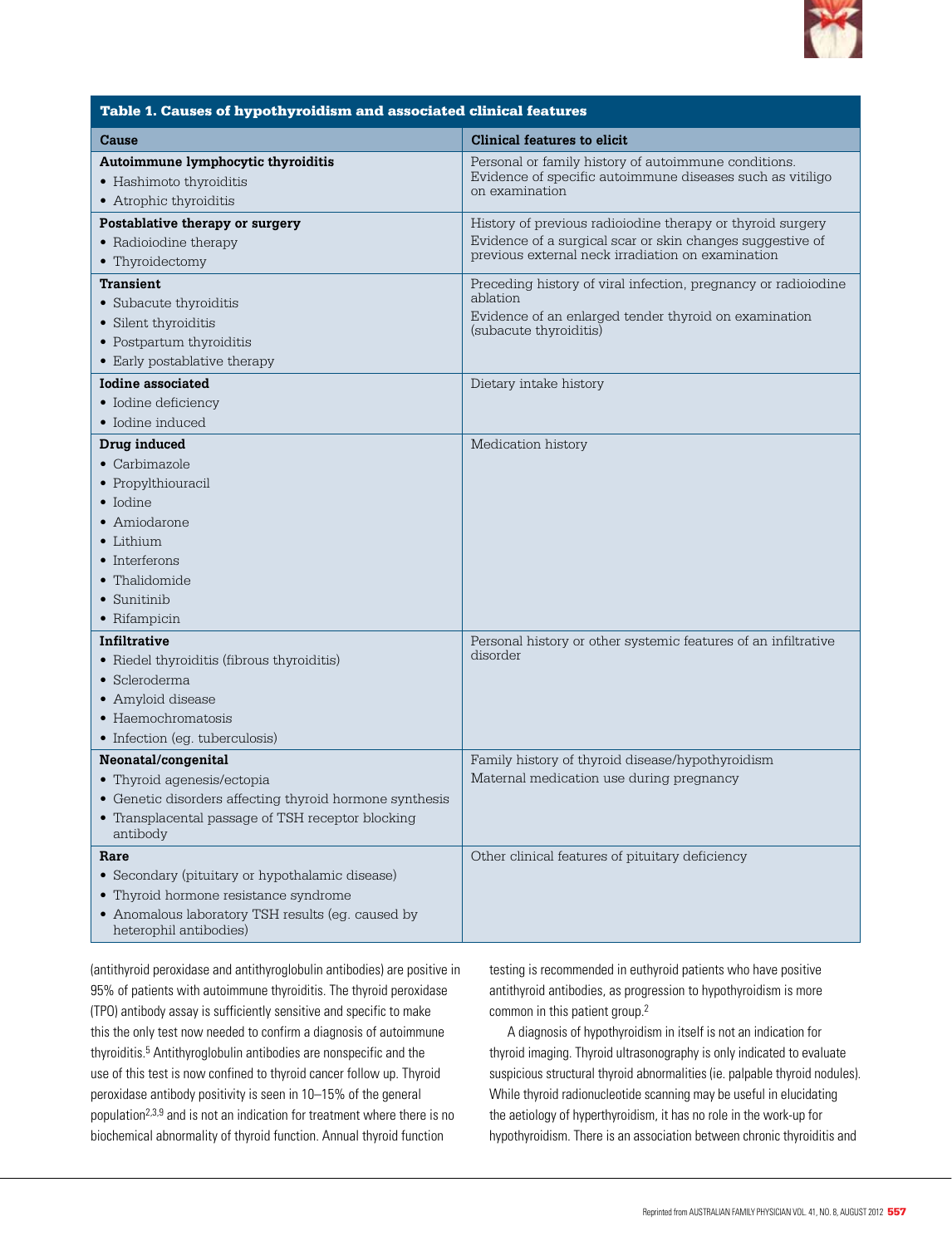

thyroid nodules, but whether this association is related to an increased risk of thyroid cancer is controversial.7

A low serum T4 without the expected increase in serum TSH raises the possibility of central hypothyroidism due to pituitary or hypothalamic pathology (*Figure 1*). However, as this pattern is also seen transiently during recovery from severe illness, it should be confirmed on a repeat test when the patient is well. Clinical clues for central hypothyroidism include other features of pituitary failure (eg. amenorrhoea, hypotension, fine wrinkling of the skin, abnormal

### Table 2. Symptoms, signs and additional investigation findings in hypothyroidism

| Organ system                                                                             | <b>Symptoms and signs</b>                             |  |  |
|------------------------------------------------------------------------------------------|-------------------------------------------------------|--|--|
| Appearance                                                                               | • Puffy and pale facies<br>• Dry, brittle hair        |  |  |
|                                                                                          | Sparse eyebrows<br>· Dry, cool skin                   |  |  |
|                                                                                          | • Thickened and brittle nails                         |  |  |
|                                                                                          | • Myxoedema - fluid infiltration of<br>tissues        |  |  |
| Energy and                                                                               | • Cold intolerance                                    |  |  |
| nutrient<br>metabolism                                                                   | • Weight gain                                         |  |  |
|                                                                                          | • Fatigue                                             |  |  |
| Nervous system                                                                           | $\bullet$ Headache                                    |  |  |
|                                                                                          | · Paraesthesias (including carpal<br>tunnel syndrome) |  |  |
|                                                                                          | • Cerebellar ataxia                                   |  |  |
|                                                                                          | • Delayed relaxation of deep tendon<br>reflexes       |  |  |
| Cognitive/                                                                               | • Reduced attention span                              |  |  |
| psychiatric                                                                              | • Memory deficits                                     |  |  |
|                                                                                          | • Depression                                          |  |  |
| Cardiovascular                                                                           | • Bradycardia                                         |  |  |
|                                                                                          | • Diastolic hypertension                              |  |  |
|                                                                                          | • Pericardial effusion                                |  |  |
|                                                                                          | • Decreased exercise tolerance                        |  |  |
| Musculoskeletal                                                                          | • Myalgias                                            |  |  |
|                                                                                          | • Arthralgias                                         |  |  |
| Gastrointestinal                                                                         | • Anorexia                                            |  |  |
|                                                                                          | • Constipation                                        |  |  |
| Reproductive                                                                             | • Irregular or heavy menses                           |  |  |
| system                                                                                   | • Infertility                                         |  |  |
| <b>Additional investigations</b>                                                         |                                                       |  |  |
| • Hypercholesterolaemia*                                                                 |                                                       |  |  |
| • Mild anaemia                                                                           |                                                       |  |  |
| • Hyponatraemia                                                                          |                                                       |  |  |
| • Raised creatinine kinase <sup>+</sup>                                                  |                                                       |  |  |
| * Patients with unexplained hypercholesterolaemia may<br>have undiagnosed hypothyroidism |                                                       |  |  |
| t Statin therapy in hypothyroid patients increases the                                   |                                                       |  |  |
| risk of rhabdomyolysis and should be avoided                                             |                                                       |  |  |
| Adapted from www.thyroidmanager.org                                                      |                                                       |  |  |

pallor, hyponatraemia or hypoglycaemia) or features suggestive of a pituitary mass lesion (eg. visual impairment or headache).8 If central hypothyroidism is suspected, the function of the hypothalamicpituitary-adrenal axis should be tested and a magnetic resonance imaging (MRI) scan of the pituitary gland obtained.<sup>10</sup> Importantly, if there is associated secondary adrenal failure, thyroid hormone supplementation should only be commenced after glucocorticoid replacement, otherwise an adrenal crisis may be precipitated.11

### **Management**

Thyoxine replacement therapy is the mainstay of treatment for hypothyroidism and is usually lifelong. However, it is important to recognise when the cause of the hypothyroidism is transient or drug induced because this may require no treatment or only short term thyroxine supplementation (Table 1).

#### **Dosing**

The average daily dose of thyroxine is 1.6 µg per kilogram body weight. However, lower initial doses should be considered in patients who are elderly, frail or who have symptomatic angina, as thyroid hormone increases myocardial oxygen demand with the risk of inducing angina or a myocardial infarction. An initial dose of 50 µg/day is appropriate for healthy elderly patients and 25 µg/day or 12.5 µg/day for the very frail and those with symptomatic angina.10

Typically, thyroxine is administered on a daily basis. However, due to its half life of approximately 1 week, weekly administration is occasionally an option where compliance is an issue. Its long half life also means dosing should be adjusted at an interval of no less than 6–8 weeks to allow a steady state to be achieved.12 An appropriate initial target is the relief of symptoms (if present) and a serum TSH within the laboratory range. In patients with persistent symptoms of ill health, then further titration of thyroxine dosage aiming for a TSH level in the lower reference range (eg. 0.4–2.5 mIU/L) is reasonable. A TSH level in the upper half of the reference range is usually acceptable in older persons. Lower TSH targets may be adopted in pregnancy, and in

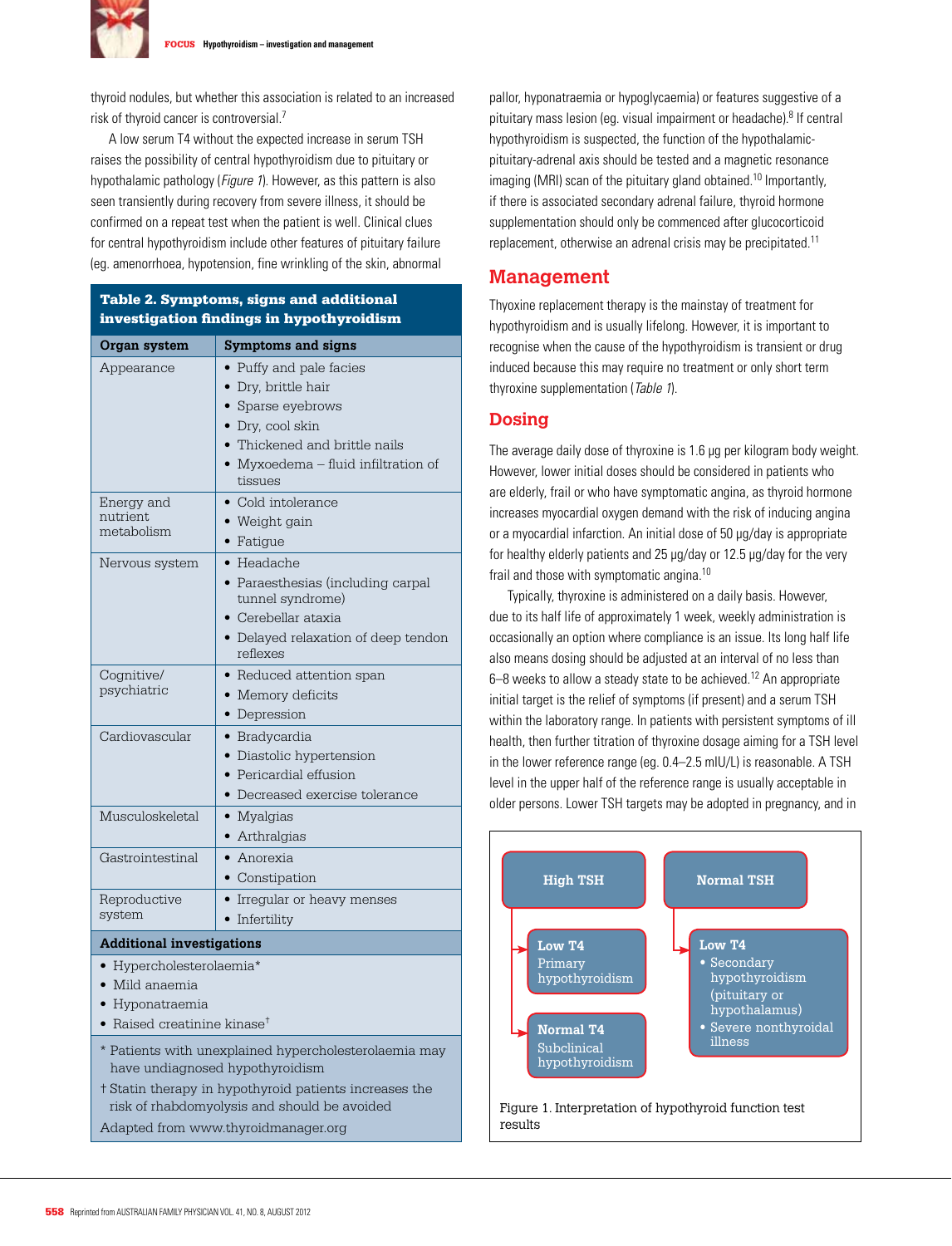

patients with thyroid cancer, and specialist advice should be sought in these cases (Table 3). In secondary hypothyroidism, TSH is unreliable, and thyroxine dose is adjusted according to free T4 levels, which should be in the mid to normal range.<sup>5</sup>

The thyroxine dose should be increased by 12.5–25 µg/day if the TSH remains above target. In Australia, levothyroxine (LT4) tablets are available in 50, 75, 100 and 200 µg preparations. A practical approach to adjusting thyroxine dosages without cutting tablets would be to use alternate day dosing or to vary the dose depending on the day of the week<sup>8</sup> (eg. Monday to Friday 100 µg with 200 µg on weekends). Once the TSH has normalised, the frequency of review can be reduced to 6 months and then annually thereafter, unless there are situations that may alter thyroxine requirements (eg. significant weight change, commencement of a proton pump inhibitor or the oral contraceptive pill, or plans for pregnancy).

## **Side effects**

Treatment side effects are rare when the correct dose is given. Fatigue, increased appetite, diarrhoea, nervousness, palpitations, insomnia and tremors are indicative of overtreatment.13 These symptoms should prompt a repeat TSH level and if suppressed, a reduction in dose of thyroxine. A true allergic reaction to the active ingredient of standard levothyroxine tablets is rare and specialist advice should be sought where alternative therapy (ie. triiodothyronine) is being considered.

### **Addressing poor response to treatment**

There are a few factors to be considered where biochemical or symptomatic correction is not achieved despite adequate thyroxine dosing. These include compliance, drug interactions and absorption.

### **Compliance**

Poor compliance is one of the most common reasons for failure to achieve euthyroidism, despite the prescription of otherwise adequate doses of thyroxine.14 Occasionally, where a patient has been noncompliant for a period of time and takes a large dose of thyroxine before their blood test it results in a pattern of TSH elevation with high to normal or elevated free T4.<sup>10</sup> In these cases it is important to review the frequency of missed tablets with the patient and discuss the importance of treatment compliance.<sup>14</sup>

### **Drug interactions**

There are a number of drugs that increase thyroxine requirements either by reducing absorption or increasing metabolism. Drugs that have been shown to reduce absorption include:<sup>15</sup>

- calcium carbonate
- ferrous sulphate
- multivitamins
- cholestyramine
- phosphate binders
- proton pump inhibitors.

#### Table 3. AACE\* guidelines for indications for referral to a specialist in cases of hypothyroidism7

- • Patients aged 18 years or less
- • Patients unresponsive to therapy
- • Pregnant patients
- • Cardiac patients
- • Presence of goitre, nodule, or other structural changes in the thyroid gland
- • Presence of other endocrine disease
- \* American Association of Clinical Endocrinologists

Patients should be instructed to take their thyroxine on an empty stomach, at least half an hour before other drugs (this includes espresso coffee).16 Medicines that may increase thyroxine requirements include:15

- the oral contraceptive pill
- anti-epileptic medication (eg. carbamazepine, phenytoin)
- some antibiotics (eg. rifampicin)
- the new tyrosine kinase inhibitors (eg. imatinib).

#### **Absorption**

Much of the variability in replacement thyroxine doses between individuals, after adjustment for body weight, is derived from differences in efficiency of gastrointestinal absorption. Malabsorptive conditions may affect the percentage of the ingested thyroxine dose absorbed and thus increase the required dose. These conditions include small bowel bypass, inflammatory bowel disease, coeliac disease and lactose intolerance. In addition, Helicobacter pylori infection and associated chronic gastritis has been found to impair thyroxine absorption. This may improve with treatment of the  $H.$  pylori infection with combination therapy.<sup>15</sup>

### **Persistent symptoms**

Symptoms compatible with hypothyroidism may occasionally persist with a TSH level within normal range. In some cases, further dose adjustment to achieve a TSH level in the lower reference range (around 1 mIU/L) may provide symptom resolution.17,18 However, in a controlled Western Australian trial of escalating doses of thyroxine therapy, there were no differences in measures of wellbeing or quality of life between patients who achieved a TSH target of 0.3, 1.0 or 2.8 mIU/L, respectively.<sup>19</sup> In addition, TSH levels of <0.4 mIU/L have been associated with osteoporosis and atrial fibrillation in people over 60 years of age.20 Persistent symptoms with low normal TSH levels should prompt a search for other causes such as sleep apnoea, pernicious anaemia or depression. If there is a clear worsening with commencing or increasing thyroxine, co-existing Addison disease should be considered.<sup>11</sup>

Levothyroxine is the preferred way to replace thyroid hormone, and a meta-analysis of 11 randomised studies with more than 1000 patients has shown no obvious benefit of combined levothyroxine and triiodothyronine (T3) therapy.<sup>21</sup> Desiccated thyroid or thyroid hormone extracts, marketed as 'bioidentical hormones' are not a pure product, not approved by the Therapeutic Goods Administration, and have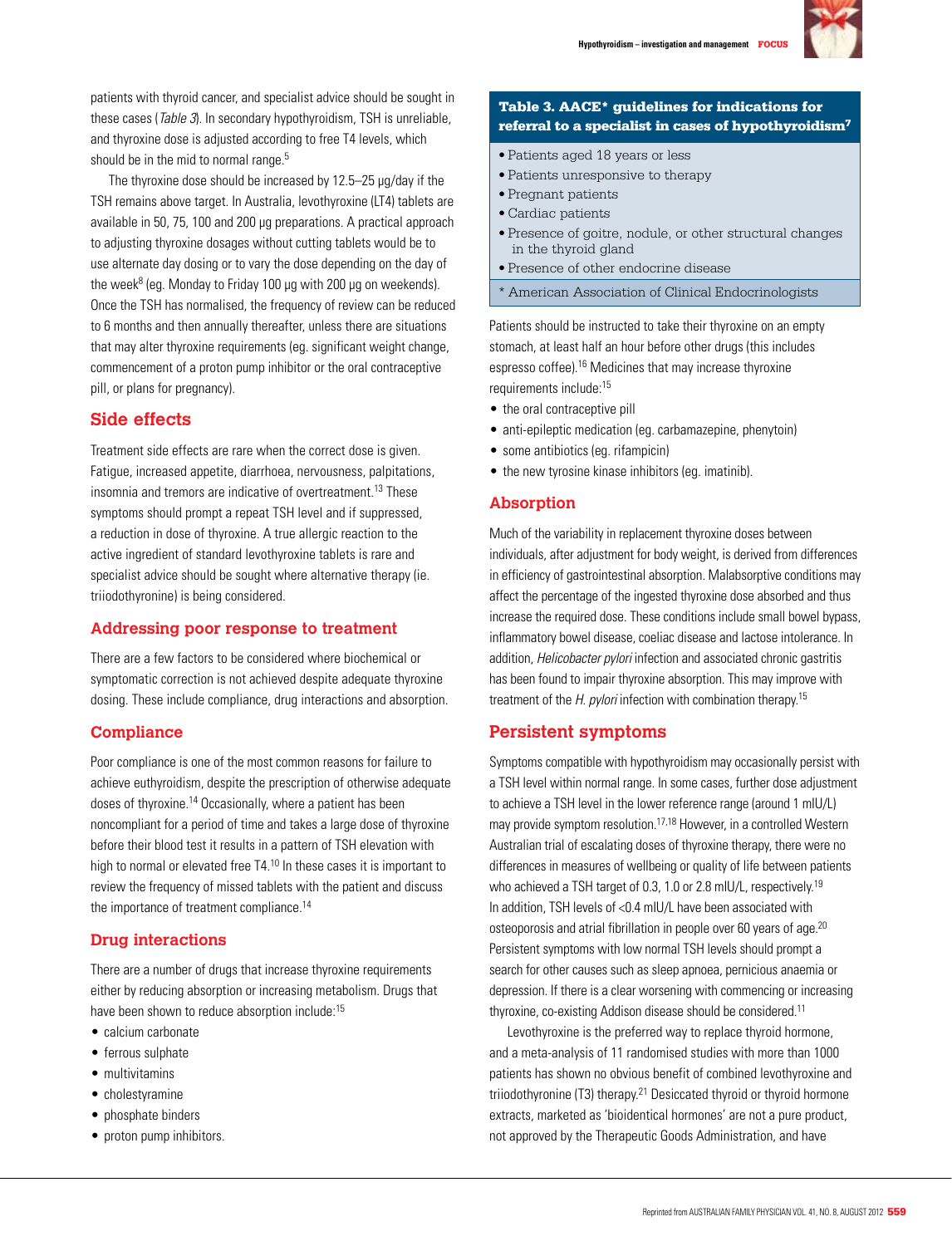

FOCUS **Hypothyroidism – investigation and management**

limited quality control. A recent Endocrine Society of Australia position statement has therefore concluded that, 'in general, desiccated thyroid hormone or thyroid extract, combinations of thyroid hormones or triiodothyronine should not be used as thyroid replacement therapy'.22

# **Pregnancy and hypothyroidism**

Unless contraindicated, iodine supplementation should be prescribed routinely in women planning a pregnancy. The National Health and Medical Research Council recommends an iodine supplement of 150  $\mu$ g each day.<sup>23</sup> Maternal thyroid function during pregnancy changes in response to the increased metabolic requirements and the presence of the fetus. In addition, thyrotropic activity of β-hCG results in a decrease in TSH in the first trimester. $^{24}$  To reflect this adaptation, trimester specific reference intervals for thyroid function tests are recommended.25 If laboratory reference ranges are not available, the following ranges have been provided by the American Thyroid Association:<sup>24</sup>

- first trimester 0.1-2.5 mIU/L
- second trimester 0.2-3.0 mIU/L
- third trimester 0.3-3.0 mIU/L.

In general, involvement of a specialist is required for the management of raised TSH levels with 4 weekly thyroid function monitoring to 20 weeks gestation, with less frequent monitoring thereafter.<sup>24</sup> The key features of managing hypothyroidism/raised TSH levels during pregnancy are summarised in Table 4. There is no clear evidence to recommend population screening with TSH of pregnant women, or of women desiring pregnancy, in the absence of suggestive symptoms or of risk factors for thyroid disease.24

# **Subclinical hypothyroidism in nonpregnant adults**

Subclinical hypothyroidism is defined as a persistently elevated serum TSH with thyroid hormone levels within the reference range. This pattern of thyroid function tests has raised considerable controversy regarding clinical significance and optimum mode of management.<sup>26</sup>

 Subclinical hypothyroidism is detected in 4–8% of the general population and in up to 15–18% of women aged more than 60 years.<sup>27</sup> Approximately 4–18% of patients will progress to overt hypothyroidism each year with an increased risk with the following factors:<sup>10</sup>

| Table 4. Definition and management of a raised TSH/hypothyroidism during pregnancy |                                                                      |                                                                                                                                                                                                                                                                                                                                                                                                                                                        |                                                                                                                                                                                                                                                                                                                                                          |  |
|------------------------------------------------------------------------------------|----------------------------------------------------------------------|--------------------------------------------------------------------------------------------------------------------------------------------------------------------------------------------------------------------------------------------------------------------------------------------------------------------------------------------------------------------------------------------------------------------------------------------------------|----------------------------------------------------------------------------------------------------------------------------------------------------------------------------------------------------------------------------------------------------------------------------------------------------------------------------------------------------------|--|
|                                                                                    | <b>Definition</b>                                                    | Concern                                                                                                                                                                                                                                                                                                                                                                                                                                                | Recommended action <sup>24</sup>                                                                                                                                                                                                                                                                                                                         |  |
| Overt.<br>hypothyroidism<br>(OH)<br>(Prevalence<br>$0.3 - 0.5\%)$                  | $TSH > 2.5$ with low<br>T4 or TSH >10<br>irrespective of T4<br>level | Consistent evidence that OH is<br>associated with adverse pregnancy<br>outcomes <sup>29,30</sup> and impaired fetal<br>neurocognitive development <sup>31</sup>                                                                                                                                                                                                                                                                                        | Treatment of OH with<br>levothyroxine is recommended.<br>The goal is to normalise maternal<br>serum TSH values within the<br>trimester specific pregnancy<br>reference range. Commencement<br>of thyroxine while awaiting<br>specialist review is generally<br>appropriate (eg. 50-100 µg/day)                                                           |  |
| Subclinical<br>hypothyroidism<br>(SCH)<br>(Prevalence<br>$2 - 2.5\%)$              | TSH between<br>2.5-10 with normal<br>T4 levels                       | Evidence is variable as to the effect of<br>SCH on pregnancy and the fetus<br>At this stage, the associated risk of<br>obstetric complications has been more<br>clearly demonstrated than the risk of<br>neurocognitive deficits in the fetus. In<br>addition, TPO Ab positivity may in itself<br>be associated with fetal miscarriage<br>and levothyroxone intervention in TPO<br>antibody positive women with SCH may<br>be beneficial <sup>32</sup> | Options include treatment<br>with levothyroxine to normalise<br>maternal serum TSH or 4 weekly<br>monitoring of TSH<br>Obtain TPO Ab levels while<br>awaiting specialist review                                                                                                                                                                          |  |
| Known history of<br>hypothyroidism                                                 | History of<br>hypothyroidism on<br>thyroxine before<br>pregnancy     | Normal self regulatory increase in<br>endogenous T4, especially throughout<br>the first trimester, is not achieved by the<br>dysfunctional thyroid gland <sup>33</sup>                                                                                                                                                                                                                                                                                 | Levothyroxine adjustment should<br>be made as soon as pregnancy is<br>confirmed<br>Aim to normalise TSH levels<br>(ie. TSH $<$ 2.5) by increasing<br>levothyroxine by two additional<br>tablets weekly or by 25-30% and<br>monitor thyroid function test<br>4 weekly<br>This adjustment can also be<br>made preconception in women<br>planning pregnancy |  |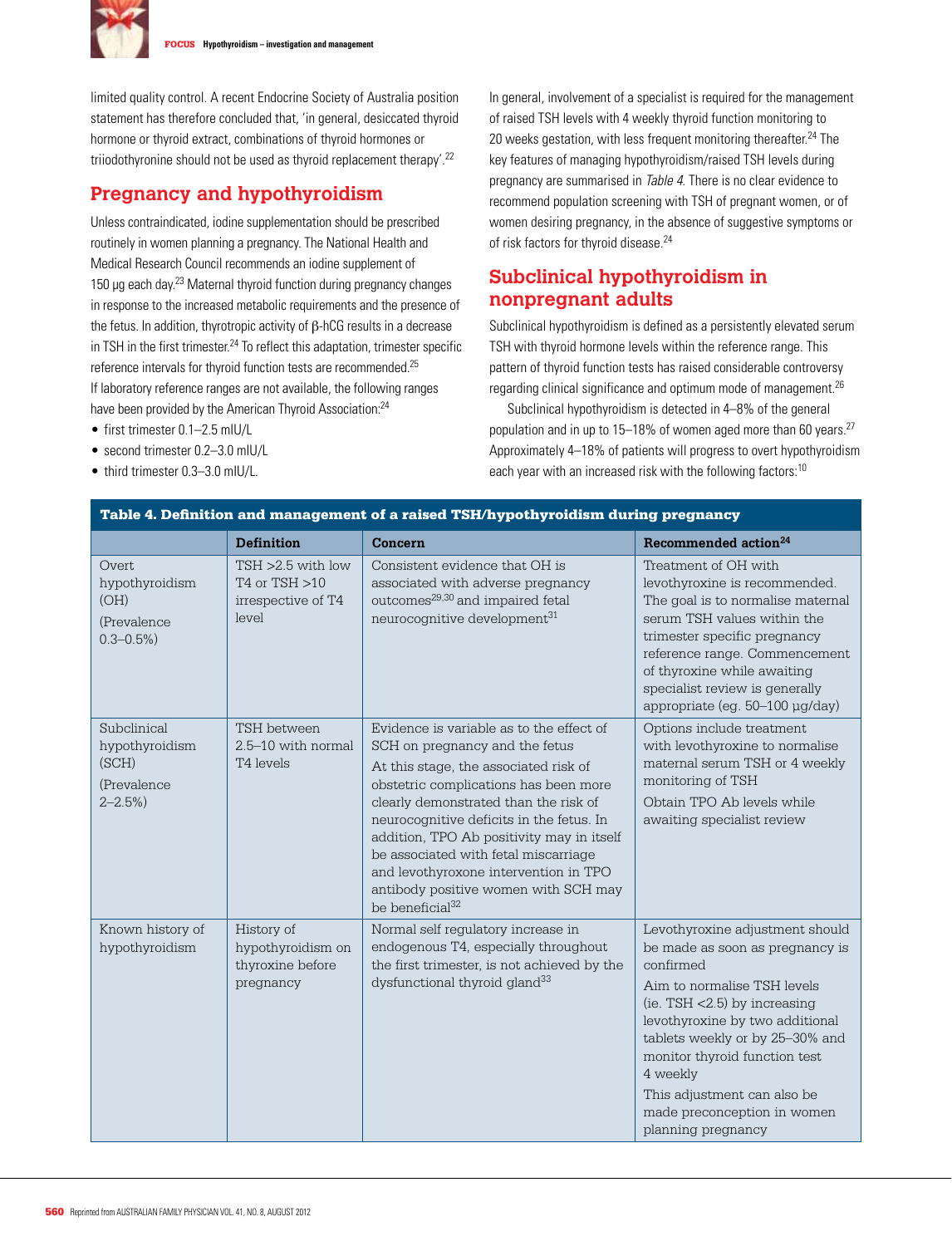

- presence of antithyroid antibodies (twofold increase in risk)
- presence of a goitre
- more pronounced TSH elevation
- history of radioiodine ablation therapy, external radiation therapy and chronic lithium therapy.

## **The controversy**

The significance and hence the benefits of treating subclinical hypothyroidism remains controversial. Potential risks of not treating subclinical hypothyroidism include progression to overt hypothyroidism, cardiovascular effects, dyslipidaemia and neuropsychiatric effects.<sup>7,8,27</sup> A recent Cochrane review<sup>27</sup> found that thyroxine versus no treatment for subclinical hypothyroidism did not improve overall survival, cardiovascular morbidity, health related quality of life or symptoms ascribed to subclinical hypothyroidism. However, there was some evidence to suggest that thyroxine replacement improved surrogate markers for cardiovascular disease such as lipid profile, vascular compliance and left ventricular function.

## **Recommended management**

Levothyroxine therapy is usually recommended where the serum TSH is greater than 10 mIU/L.<sup>7</sup> Where the TSH is consistently between 5–10 mIU/L and the patient is symptomatic, a 3–6 month trial of levothyroxine replacement is appropriate. Treatment can be continued where there is symptomatic benefit.<sup>28</sup>

Where the TSH is between 5–10 mIU/L and there is the presence of anti-TPO antibodies, or a goitre, an alternative option to thyroxine therapy would be annual thyroid function tests for early detection of progression to frank hypothyroidism. In contrast, where the patient is antithyroid antibody negative, 3 yearly thyroid function tests are considered sufficient.28 An algorithm for the management of subclinical hypothyroidism in the nonpregnant adult is shown in *Figure 2.* 

Where treatment is commenced, an initial dose of levothyroxine of 25–50 µg/day can be used with a target TSH level between 1.0 and 3.0 mIU/L. The TSH level should be measured in 6–8 weeks after commencement of therapy, and annual reviews once the TSH level is stable.<sup>6</sup>

# **Key points**

- Iodine deficiency is the most common cause of hypothyroidism worldwide. Autoimmune chronic lymphocytic thyroiditis is the most common aetiology in iodine replete countries such as Australia.
- Initial screening for patients with suspected hypothyroidism is performed by measuring the TSH level.
- • A positive thyroid peroxidase antibody assay confirms autoimmune thyroiditis as the cause.
- Thyroid ultrasonography is only indicated to evaluate suspicious structural thyroid abnormalities (ie. palpable thyroid nodules).
- Treatment is with thyroxine replacement (1.6 µg/kg lean body weight daily).